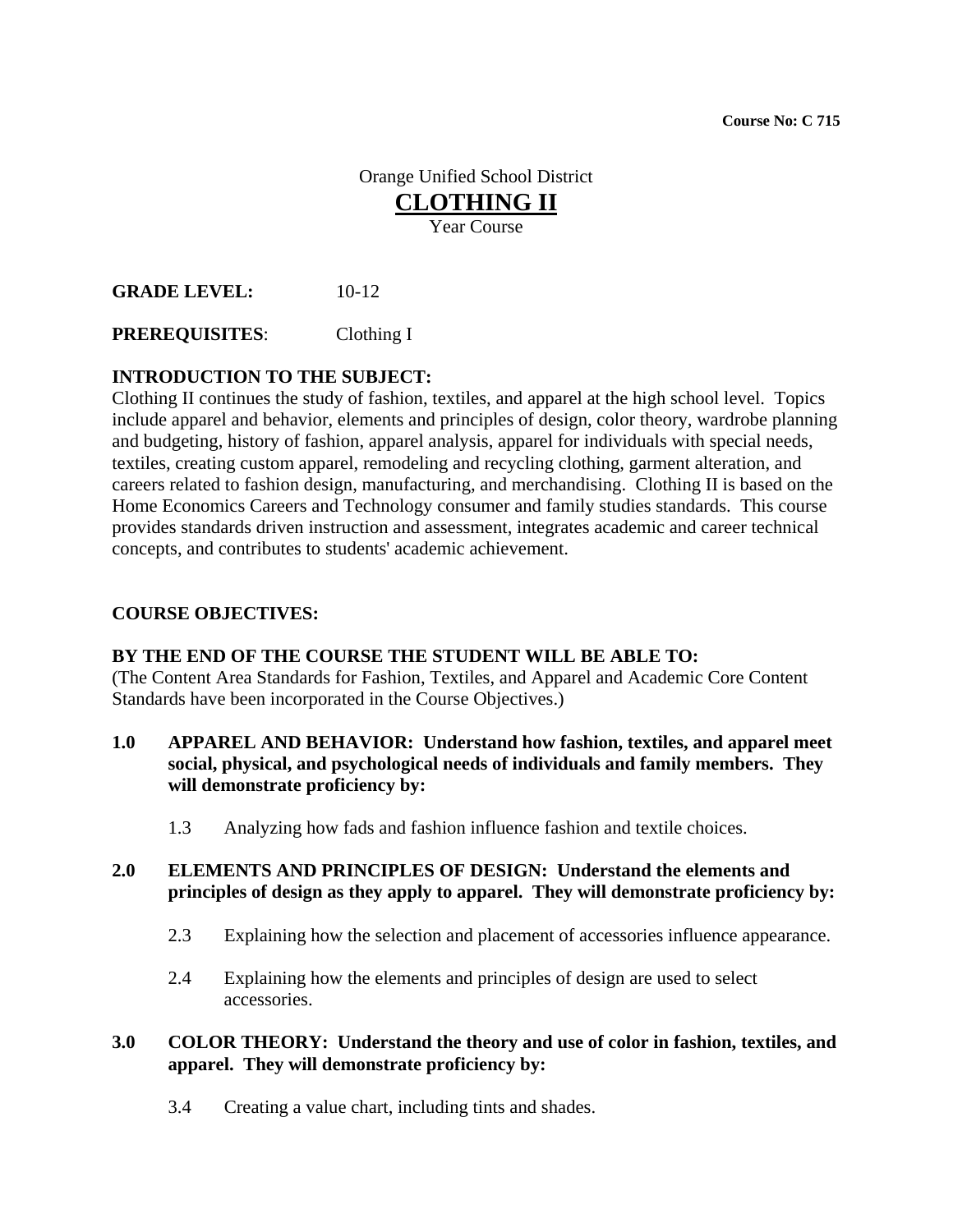# **4.0 WARDROBE PLANNING AND BUDGETING: Understand the principles of wardrobe planning and the factors influencing apparel budgets for individuals and families. They will demonstrate proficiency by:**

- 4.3 Creating a plan for fashion and apparel purchases for a hypothetical individual or family and justifying purchases on the basis of such factors as cost, family activities, coordination, and care.
- 4.4 Evaluating apparel choices according to an individual's goals.
- 4.5 Conducting an inventory of a current wardrobe and projecting and developing a plan to meet future needs.
- 4.6 Analyzing a family's clothing needs and wants during various stages of the family life cycle.

# **5.0 HISTORY OF FASHION: Understand the historical development of modern dress. They will demonstrate content proficiency by:**

- 5.2 Analyzing the cultural and historic development of fashions, textiles, and apparel.
- 5.3 Researching the contributions of specific cultures to fashion and design.

# **6.0 APPAREL ANALYSIS: Understand the quality and sources of manufactured and custom apparel. They will demonstrate content proficiency by:**

- 6.3 Evaluating the pros and cons of self-constructed and purchased apparel and textile items in terms of time, energy, and costs.
- 6.4 Compiling a directory of retail outlets for various markets, including television and computer sources.

# **7.0 APPAREL FOR INDIVIDUALS WITH SPECIAL NEEDS: Understand the factors influencing apparel for individuals with special needs. They will demonstrate content proficiency by:**

- 7.2 Analyzing the information provided by public and private agencies regarding fashions, textiles, and apparel for individuals with special needs.
- 7.3 Selecting fiber and fabric construction methods that are best suited to individuals with special needs.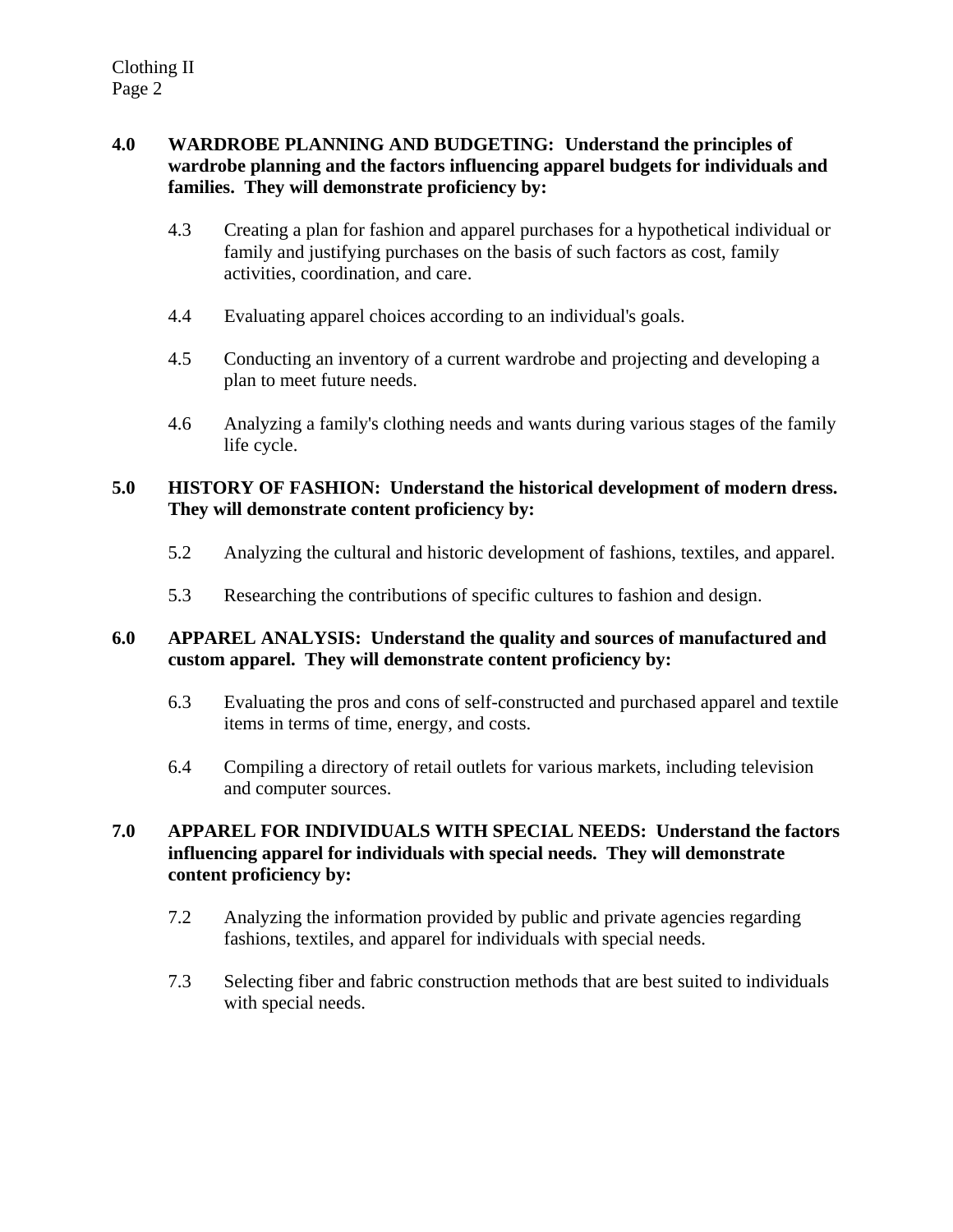.

# **8.0 TEXTILES: Understand the characteristics of different textile fibers, fabrics, and finishes. They will demonstrate proficiency by:**

- 8.5 Examining the chemical and physical properties of fibers and fabrics.
- 8.6 Applying knowledge of textiles and regulations for apparel to decisions about apparel.

#### **9.0 CREATING CUSTOM APPAREL: Understand basic apparel construction. They will demonstrate proficiency by:**

- 9.6 Developing advanced custom construction skills through the use of unusual fabrics, techniques for fit and alterations, and complex patterns.
- 9.7 Using computers in selecting, planning and designing projects.
- 9.8 Assessing factors to consider in purchasing equipment for home or commercial use.

# **10.0 REMODELING AND RECYCLING CLOTHING: Understand how to remodel and recycle clothing. They will demonstrate content proficiency by:**

10.2 Identifying current fashions that would be appropriate for recycling and remodeling garments.

# **11.0 GARMENT ALTERATION: Understand how to alter a garment. They will demonstrate content proficiency by:**

- 11.2 Evaluating the appropriateness of altering an apparel item.
- 11.3 Using techniques for marking garments for alterations.

# **12.0 CAREERS RELATED TO FASHION DESIGN, MANUFACTURING, AND MERCHANDISING: Understand careers related to fashion design, manufacturing, and merchandising. They will demonstrate content proficiency by:**

- 12.1 Identifying characteristics of effective fashion design, manufacturing, and merchandising techniques.
- 12.2 Comparing personal interest, aptitudes, and abilities with those required in fashion design, manufacturing, and merchandising careers.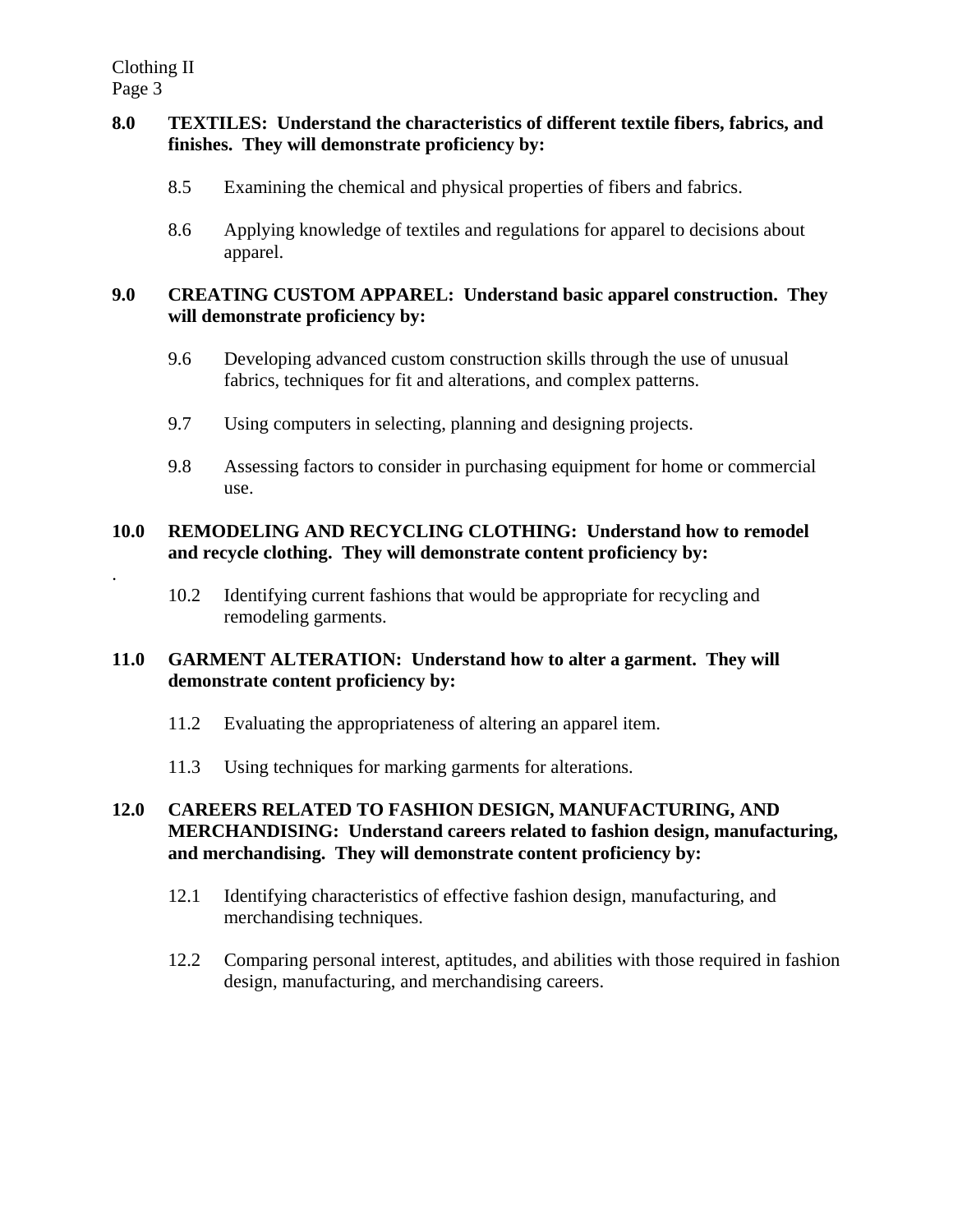> 12.3 Evaluating career options related to fashion, design, manufacturing, and merchandising, including labor market projections, educational requirements, job responsibilities, salary, benefits, employer expectations, and working environment.

#### **COURSE OVERVIEW AND APPROXIMATE UNIT TIME ALLOTMENTS:**

# **FIRST SEMESTER WEEKS** I. Apparel and Behavior (Standard 1.0) 1 A. Influence of fads and fashion on fashion and textiles II. Elements and Principles of Design (Standard 2.0) 1 A. Selection of accessories B. Influence of accessories on appearance 1. Selection 2. Placement III. Color Theory (Standard 3.0) 2 A. The value chart 1. Tints 2. Shades IV. Wardrobe Planning and Budgeting (Standard 4.0) 2 A. Creation of a wardrobe plan 1. Process for conducting inventory 2. Projection of future needs a. Family life cycle needs b. Individual and family needs and wants c. Workplace dress requirements d. Other variables V. History of Fashion (Standard 5.0) 2 A. Cultural and historical development 1. Fashions 2. Textiles 3. Apparel

- B. Garment and textile design
	- 1. Influence and contributions of specific cultures
	- 2. Influence of specific time periods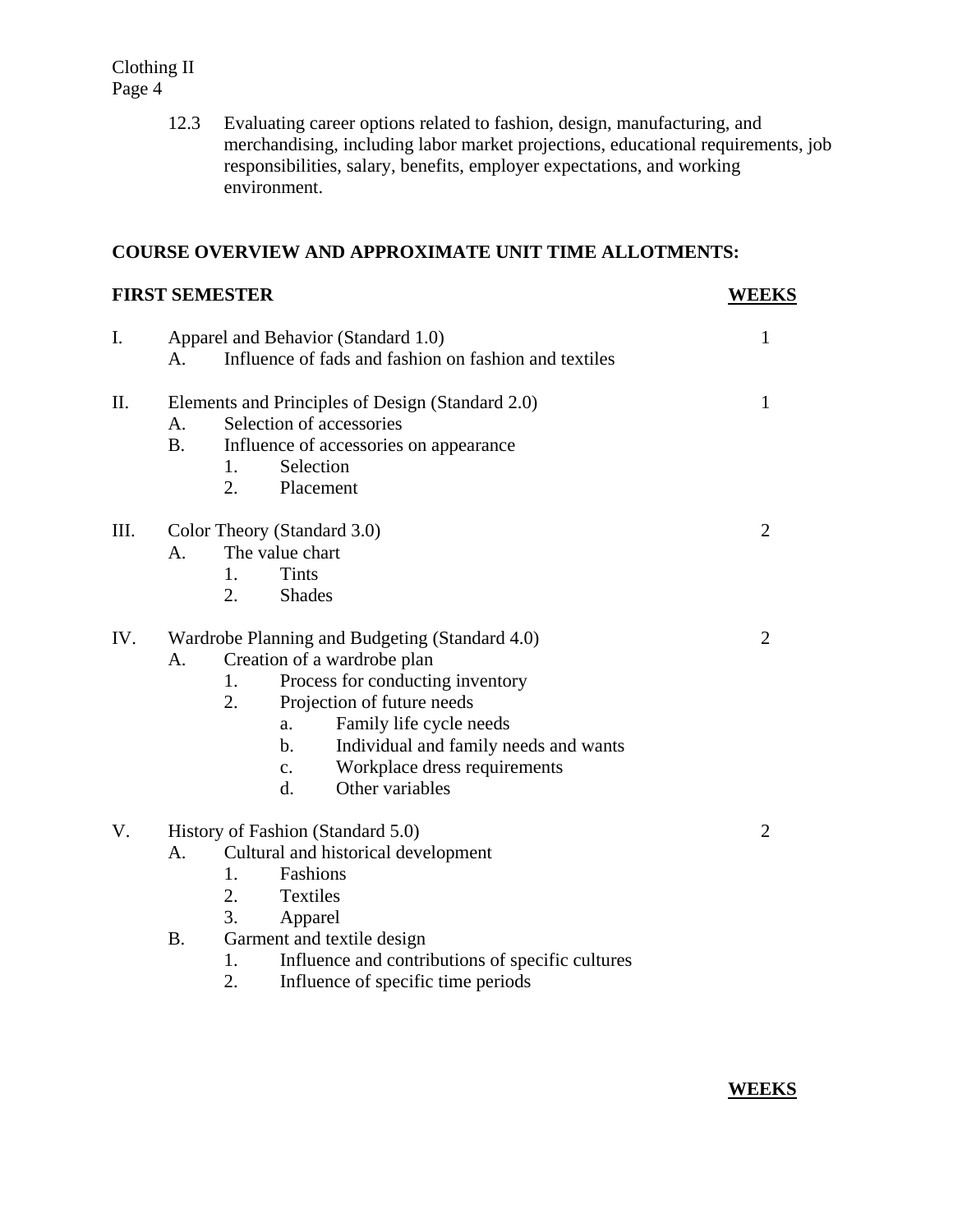- VI. Apparel Analysis (Standard 6.0) 1
	- A. Self-constructed vs. purchased apparel and textile items
		- 1. Time
		- 2. Energy
		- 3. Costs
		- 4. Quality
	- B. Apparel markets
		- 1. Sources
		- 2. Services
- VII. Apparel for Individuals with Special Needs (Standard 7.0) 1
	- A. Sources of products
		- 1. Fashions<br>2. Textiles
			- **Textiles**
			- 3. Apparel
	- B. Sources of information
		- 1. Public agencies
		- 2. Private agencies
	- C. Apparel for special needs individuals
		- 1. Fibers and fabrics
		- 2. Design
		- 3. Construction
		- 4. Modification
		- 5. Notions

# VIII. Creating Custom Apparel (Standard 9.0) 8

- A. Appropriate materials, tools, and equipment
- B. Advanced construction skills
	- 1. Unusual fabrics
	- 2. Techniques for fit and alterations
	- 3. Complex patterns
	- 4. Altering
	- 5. Constructing garments and household items
		- a. Collar with neckband
		- b. Continuous bound placket
		- c. Cuff
			- 1. Pants
			- 2. Sleeves
			- 3. Shorts
		- d. Sleeves
			- 1. Set-In
			- 2. Raglan
		- e. Front band
			- 1. Shirt

#### **WEEKS**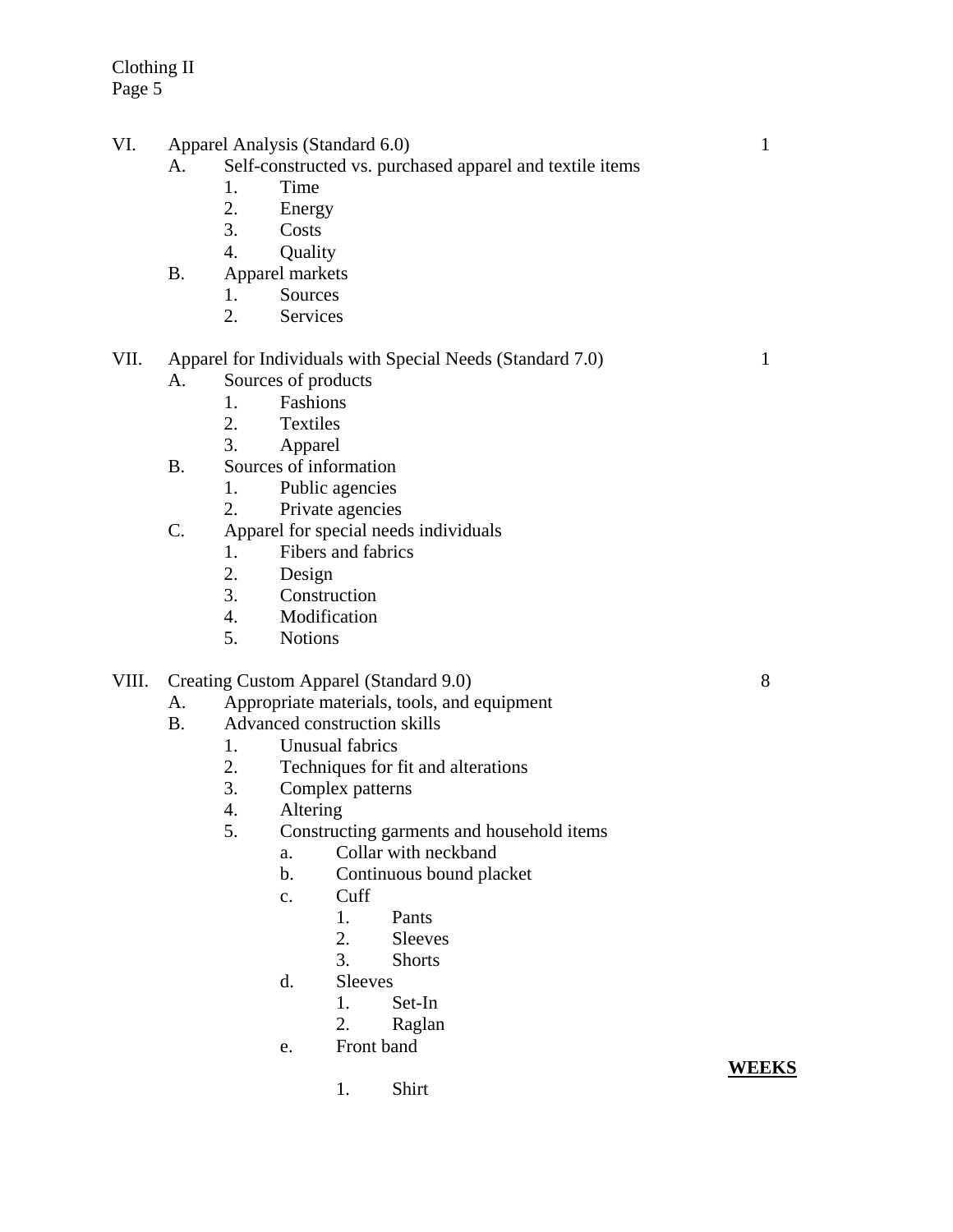- f. Lining
	- 1. Vest
	- 2. Simple garment
- g. Pocket
	- 1. Patch
	- 2. Side seam
	- 3. Inserted
- h. Pleats
- i. Zipper
	- 1. Fly-front
	- 2. Centered
	- 3. Lapped
	-

 $\mathcal{L}_\mathcal{L}$  , the contract of the contract of the contract of the contract of the contract of the contract of

- j. Serger usage<br>C. Use of computers Use of computers
	- 1. Selection of projects
	- 2. Planning
	- 3. Project design
- D. Equipment selection

# **SECOND SEMESTER**

#### I. Textiles (Standard 8.0) 3

- A. Fibers and fabrics
	- 1. General characteristics
	- 2. Chemical and physical properties
- B. Finishes
	- 1. Appropriate to selected textile
	- 2. Appropriate for intended use
- C. Apparel decisions
	- 1. Textile knowledge
	- 2. Regulations for apparel
- D. Methods of care
	- 1. Impact on energy usage
	- 2. Effect on resource conservation
	- 3. Procedures
	- 4. Products

**WEEKS**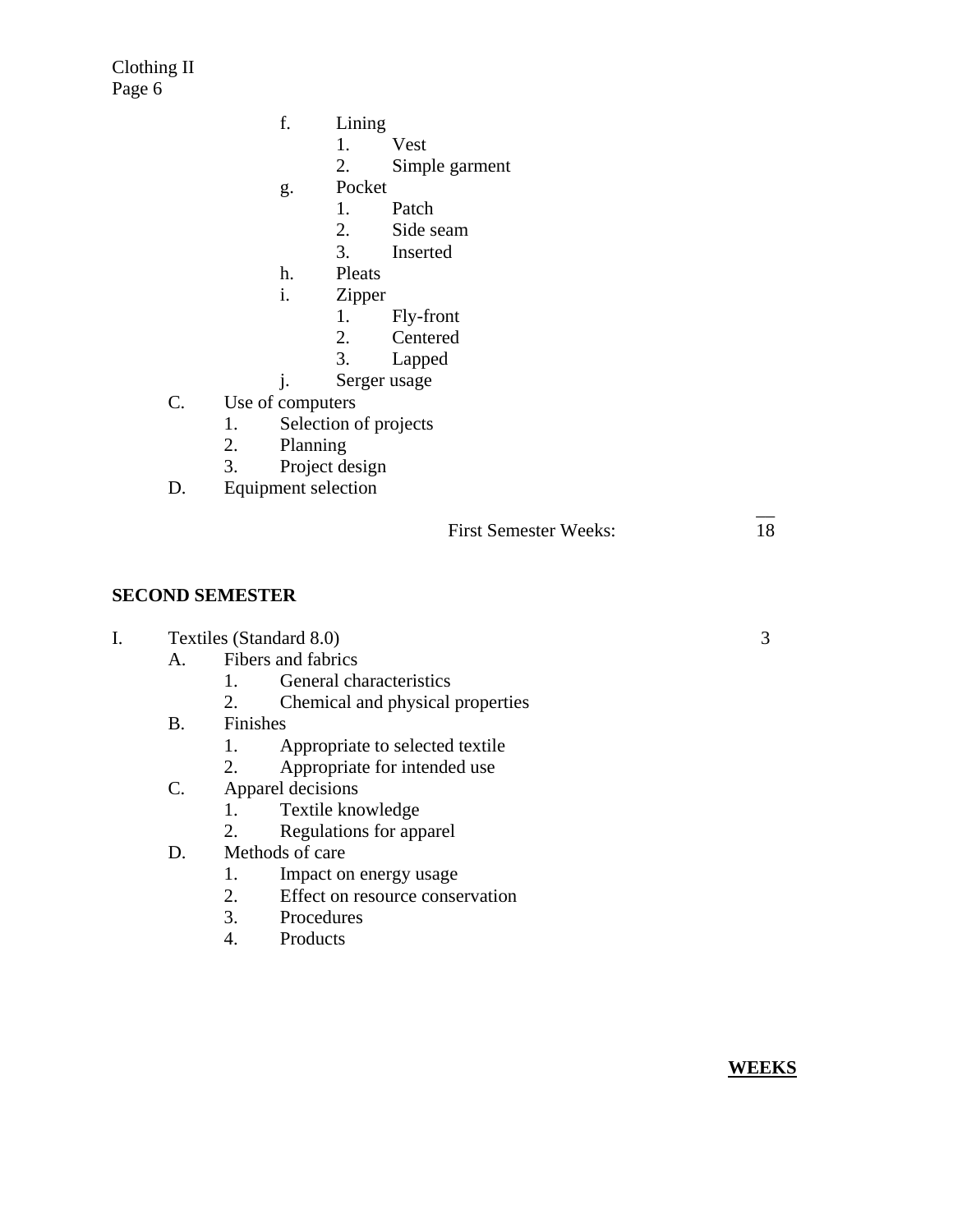- II. Creating Custom Apparel (Standard 9.0) 8
	- A. Appropriate materials, tools, and equipment
		- B. Advanced construction skills
			- 1. Unusual fabrics
			- 2. Techniques for fit and alterations
			- 3. Complex patterns
			- 4. Altering
			- 5. Constructing garments and household items
				- a. Collar with neckband
				- b. Continuous bound placket
				- c. Cuff
					- 1. Pants
					- 2. Sleeves
					- 3. Shorts
				- d. Sleeves
					- 1. Set-In
					- 2. Raglan
				- e. Front band
					- 1. Shirt
				- f. Lining
					- 1. Vest
					- 2. Simple garment
				- g. Pocket
					- 1. Patch
					- 2. Side seam
					- 3. Inserted
				- h. Pleats
				- i. Zipper
					- 1. Fly-front
					- 2. Centered
					- 3. Lapped
				- j. Serger usage
		- C. Use of computers
			- 1. Selection of projects
			- 2. Planning
			- 3. Project design
		- D. Equipment selection

# III. Remodeling and Recycling Clothing (Standard 10.0) 2

A. Current fashions appropriate to remodel or recycle

**WEEKS**